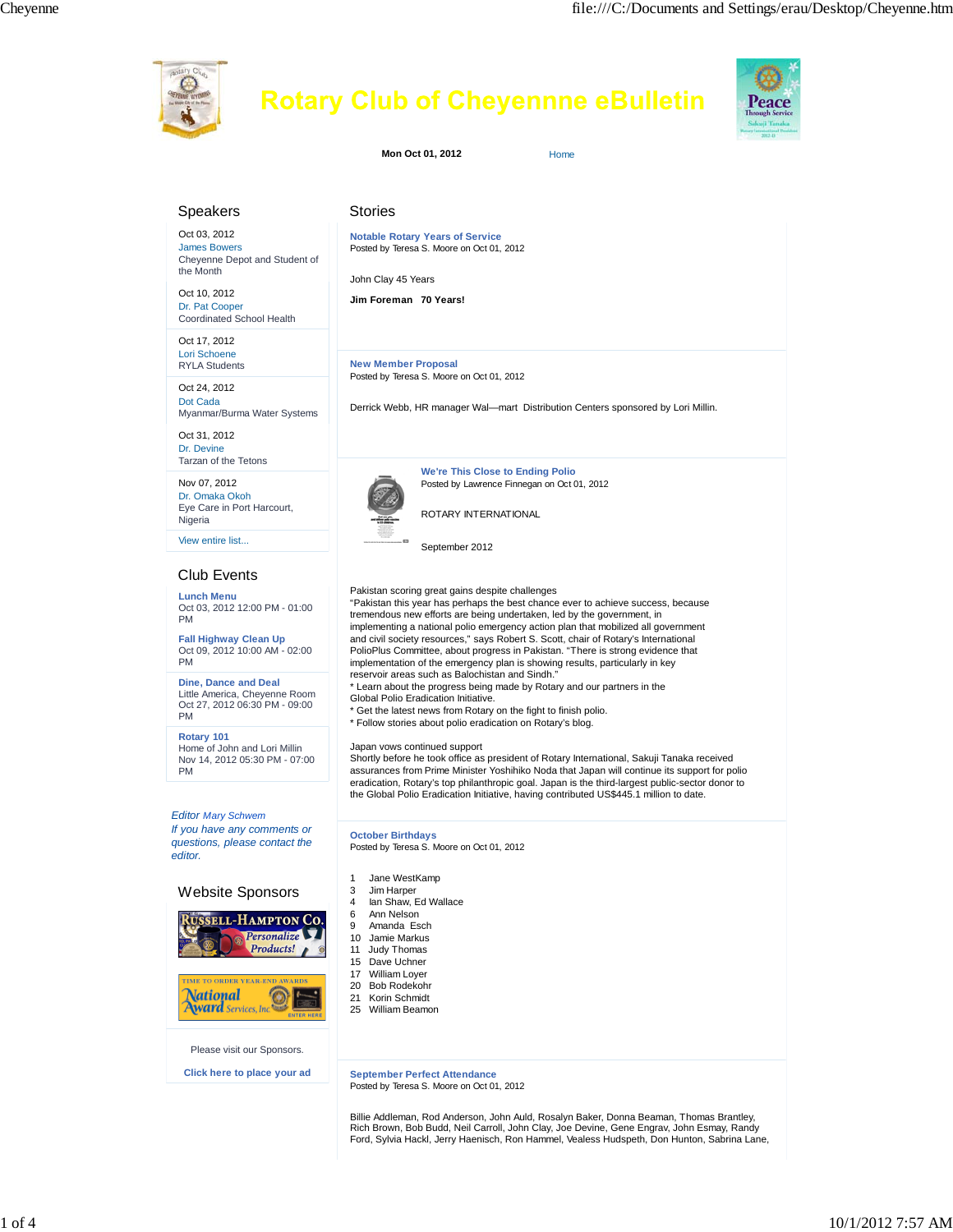Janet Lewis, Jeanie Martinez, Ted McCoy, George McIlvaine, Scott Meier, Mustafa Menekse,<br>Dana Metzke, Larry Meuli, John Millin, Lori Millin, Teresa Moore, Lucie Osborn, Carol Rookstool,<br>Rolinda Sample, Mary Schwem, Bob Shr

#### **Laramie County LIbrary Hosts Discover Earth Program** Posted by Melinda Brazzale on Sep 13, 2012

All Club members are encouraged to vidt the library between September 9 and November 2 to see the free interactive science museum. The Library is one of only ten libraries in the U.S. to host Discover Earth.

#### **Interested in Learning More about Rotary** Posted by Mary Schwem on Sep 05, 2012

Attend the District Assembly will be held in Laramie WY on October 20, 2012.

## **Sunrise Club Black Tie Bingo** Posted by Mary Schwem on Sep 05, 2012

You are cordially invited to attend the Sunrise Rotary Club's Annual Black Tie Bingo Event October 6, 2011 Cheyenne Holiday Inn Cocktails (Cash Bar) 6:00 pm Dinner - 7:00 pm Bingo & Silent Auction - 8:00 pm Grand Prize: \$1,000 CASH Proceeds Go To: Wyoming Special Olympics, SafeHouse, CSR Foundation Corporate Table of 8 - \$525, Individual Tickets \$75/Ticket 1/2 Tables Available - \$275 Contact: Dorothy — 631-7094 for Tickets

**We Care Announcement** Posted by Mary D. Carroll on Sep 04, 2012

The club extends sincer sympathy to Steve Kline who's mother passed away.

## **Interested in the Read to Me Program?** Posted by Mary Schwem on Aug 27, 2012

Do you want to be a Rotary Reader for the Read to Me program? Now's the time to contact Jamie Markus to join our Club's Rotary Reader team. He can be reached at 631-4041, or by e-mail: jamiemarkus@hotmail.com

**Save the Date Endowment Fund Committe Presents Dine, Dance and Deal** Posted by Rosalyn Baker on Aug 13, 2012

THE ROTARY PERMANENT ENDOWMENT FUND COMMITTEE

Invites You to Attend Our First Annual Fundraiser

DINE, DANCE AND DEAL

# 1920's Speakeasy

Saturday, October 27<sup>th</sup>, 2012

Little America – Cheyenne Room

# 6:30 pm to 9:00 pm

\$75.00 per person

Heavy Hors d'oeuvres

Cash Bar

Proceeds to Benefit Rotary Sanctioned Community Projects

Checks payable to Rotary Dine, Dance and Deal

RSVP to Michael Walden Newman, 206 W. 2nd Ave, 307-777-6704

**World Community Service Committee Fundraiser** Posted by Brent Lathrop on Aug 13, 2012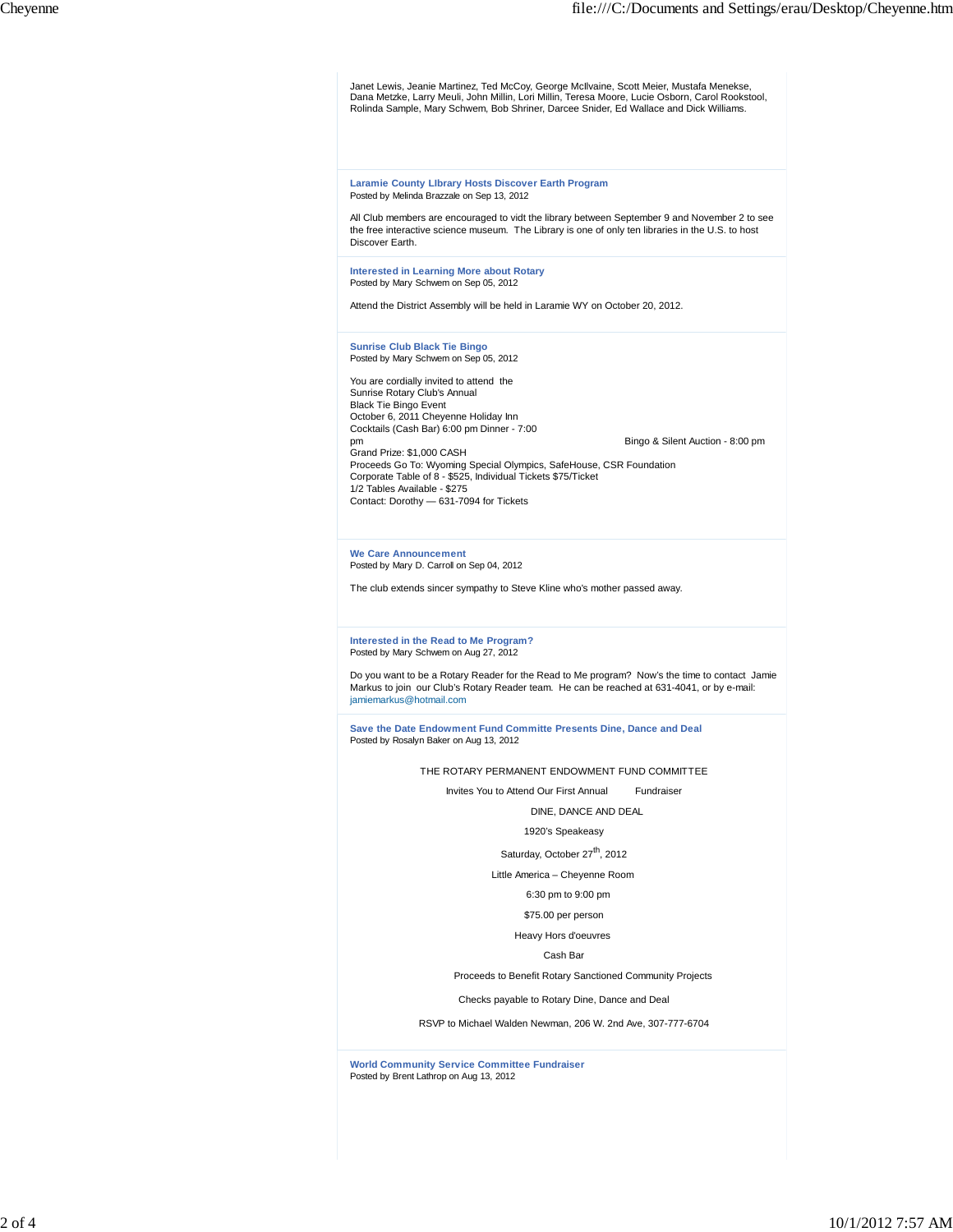